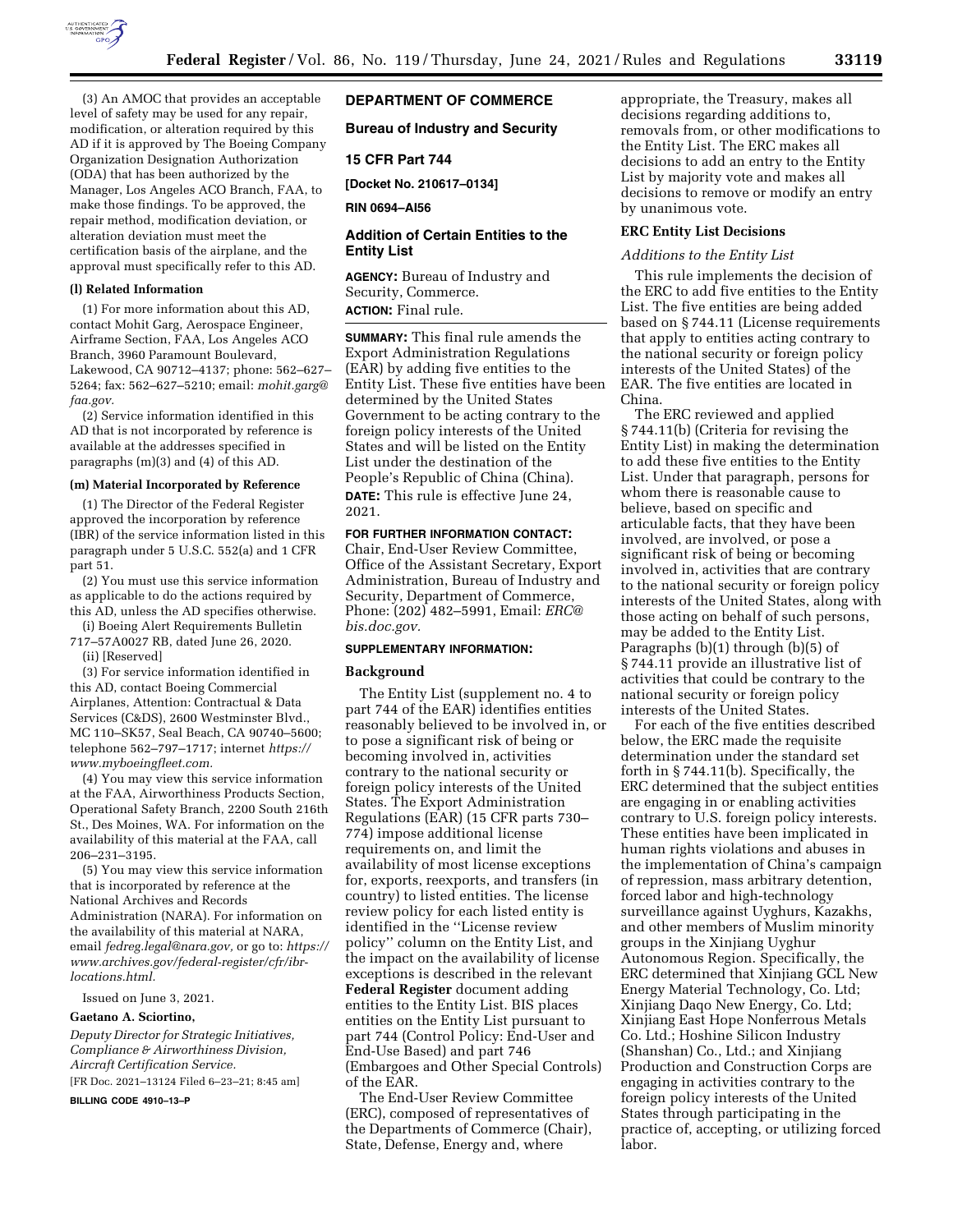Pursuant to § 744.11(b) of the EAR, the ERC has determined that the conduct of these five entities raises sufficient concern that prior review of exports, reexports or transfers (incountry) of all items subject to the EAR involving these entities, and the possible imposition of license conditions or license denials on shipments to these entities, will enhance BIS's ability to prevent items subject to the EAR from being used in activities contrary to the foreign policy interests of the United States.

For the five entities identified above that are being added to the Entity List, BIS imposes a license requirement for all items subject to the EAR and a license review policy of case-by-case review for Export Control Classification Numbers (ECCNs) 1A004.c, 1A004.d, 1A995, 1A999.a, 1D003, 2A983, 2D983, and 2E983. A policy of case-by-case review also applies to items designated as EAR99 that are described in the Note to ECCN 1A995, specifically, items for protection against chemical or biological agents that are consumer goods, packaged for retail sale or personal use, or medical products. Additionally, in light of the current global pandemic, BIS has adopted a policy of case-by-case review for items subject to the EAR that are necessary to detect, identify and treat infectious disease. BIS has adopted a license review policy of presumption of denial for all other items subject to the EAR. In addition, no license exceptions are available for exports, reexports, or transfers (in-country) to the entities being added to the Entity List in this rule. The acronym ''a.k.a.'' or 'also known as' is used in entries on the Entity List to identify aliases, thereby assisting exporters, reexporters and transferors in identifying entities on the Entity List.

This final rule adds the following five entities to the Entity List:

#### **People's Republic of China**

• Hoshine Silicon Industry (Shanshan) Co., Ltd.;

• Xinjiang Daqo New Energy, Co. Ltd; • Xinjiang East Hope Nonferrous

Metals Co. Ltd.; • Xinjiang GCL New Energy Material

Technology, Co. Ltd; *and* 

• Xinjiang Production and

Construction Corps.

# *Savings Clause*

Shipments of items removed from eligibility for a License Exception or for export or reexport without a license

(NLR) as a result of this regulatory action that were en route aboard a carrier to a port of export, reexport, or transfer (in-country) on June 24, 2021, pursuant to actual orders for export, reexport, or transfer (in-country) to a foreign destination, may proceed to that destination under the previous eligibility for a License Exception or export or reexport without a license (NLR).

## **Export Control Reform Act of 2018**

On August 13, 2018, the President signed into law the John S. McCain National Defense Authorization Act for Fiscal Year 2019, which included the Export Control Reform Act of 2018 (ECRA), 50 U.S.C. Sections 4801–4852. ECRA provides the legal basis for BIS's principal authorities and serves as the authority under which BIS issues this rule.

#### **Rulemaking Requirements**

Executive Orders 13563 and 12866 direct agencies to assess all costs and benefits of available regulatory alternatives and, if regulation is necessary, to select regulatory approaches that maximize net benefits (including potential economic, environmental, public health and safety effects, distributive impacts, and equity). Executive Order 13563 emphasizes the importance of quantifying both costs and benefits, of reducing costs, of harmonizing rules, and of promoting flexibility. This rule has been determined to be not significant for purposes of Executive Order 12866.

Notwithstanding any other provision of law, no person is required to respond to or be subject to a penalty for failure to comply with a collection of information, subject to the requirements of the Paperwork Reduction Act of 1995 (44 U.S.C. 3501 *et seq.*) (PRA), unless that collection of information displays a currently valid Office of Management and Budget (OMB) Control Number. This regulation involves collections previously approved by OMB under control number 0694–0088, Simplified Network Application Processing System, which includes, among other things, license applications, and carries a burden estimate of 29.6 minutes for a manual or electronic submission. Total burden hours associated with the PRA and OMB control number 0694–0088 are not expected to increase as a result of this rule.

This rule does not contain policies with federalism implications as that term is defined in Executive Order 13132.

Pursuant to section 1762 of the Export Control Reform Act of 2018, this action is exempt from the Administrative Procedure Act (5 U.S.C. 553) requirements for notice of proposed rulemaking, opportunity for public participation, and delay in effective date.

Because a notice of proposed rulemaking and an opportunity for public comment are not required for this rule by 5 U.S.C. 553, or by any other law, the analytical requirements of the Regulatory Flexibility Act, 5 U.S.C. 601, *et seq.,* are not applicable. Accordingly, no regulatory flexibility analysis is required and none has been prepared.

## **List of Subjects in 15 CFR Part 744**

Exports, Reporting and recordkeeping requirements, Terrorism.

Accordingly, part 744 of the Export Administration Regulations (15 CFR parts 730–774) is amended as follows:

# **PART 744—[AMENDED]**

■ 1. The authority citation for 15 CFR part 744 continues to read as follows:

**Authority:** 50 U.S.C. 4801–4852; 50 U.S.C. 4601 *et seq.;* 50 U.S.C. 1701 *et seq.;* 22 U.S.C. 3201 *et seq.;* 42 U.S.C. 2139a; 22 U.S.C. 7201 *et seq.;* 22 U.S.C. 7210; E.O. 12058, 43 FR 20947, 3 CFR, 1978 Comp., p. 179; E.O. 12851, 58 FR 33181, 3 CFR, 1993 Comp., p. 608; E.O. 12938, 59 FR 59099, 3 CFR, 1994 Comp., p. 950; E.O. 13026, 61 FR 58767, 3 CFR, 1996 Comp., p. 228; E.O. 13099, 63 FR 45167, 3 CFR, 1998 Comp., p. 208; E.O. 13222, 66 FR 44025, 3 CFR, 2001 Comp., p. 783; E.O. 13224, 66 FR 49079, 3 CFR, 2001 Comp., p. 786; Notice of September 18, 2020, 85 FR 59641 (September 22, 2020); Notice of November 12, 2020, 85 FR 72897 (November 13, 2020).

■ 2. Supplement No. 4 to part 744 is amended under CHINA, PEOPLE'S REPUBLIC OF, by adding in alphabetical order, entries for ''Hoshine Silicon Industry (Shanshan) Co., Ltd.'', ''Xinjiang Daqo New Energy, Co. Ltd'', ''Xinjiang East Hope Nonferrous Metals Co. Ltd.'', ''Xinjiang GCL New Energy Material Technology, Co. Ltd'', and ''Xinjiang Production and Construction Corps''.

The additions read as follows:

**Supplement No. 4 to Part 744—Entity List** 

\* \* \* \* \*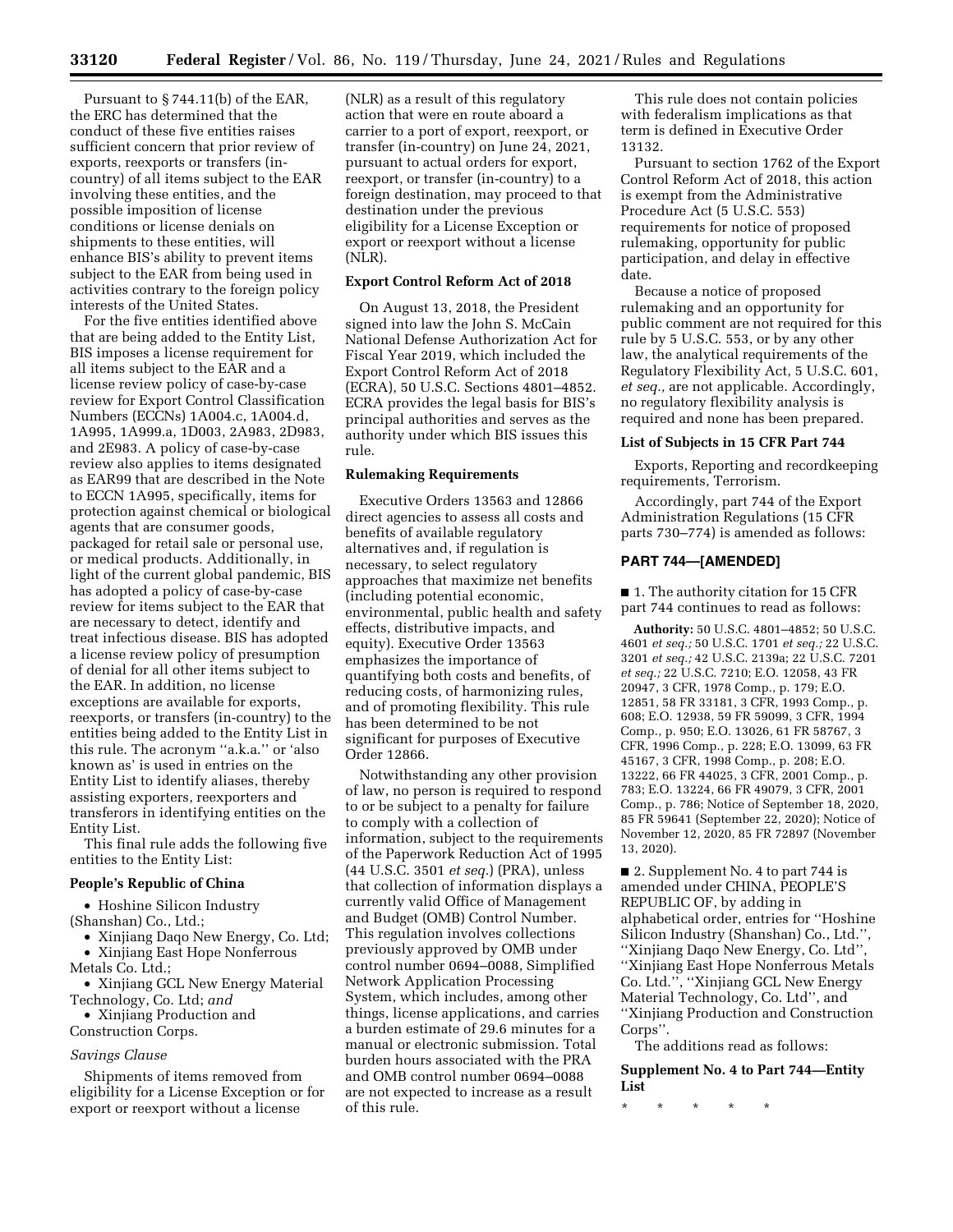| ٠ |               | r |  |
|---|---------------|---|--|
| ٠ | ٠<br>н<br>. . |   |  |

÷.

| Country<br>CHINA, PEO-<br>PLE'S RE-<br>PUBLIC OF. | Entity                                                                                                                                                                                                                                                                                                                                                                                                                                                                                                                                                        | License requirement                                                    | License<br>review policy                                                                                                                                                                                                                                                                                                                          | <b>Federal Register</b><br>citation             |
|---------------------------------------------------|---------------------------------------------------------------------------------------------------------------------------------------------------------------------------------------------------------------------------------------------------------------------------------------------------------------------------------------------------------------------------------------------------------------------------------------------------------------------------------------------------------------------------------------------------------------|------------------------------------------------------------------------|---------------------------------------------------------------------------------------------------------------------------------------------------------------------------------------------------------------------------------------------------------------------------------------------------------------------------------------------------|-------------------------------------------------|
|                                                   |                                                                                                                                                                                                                                                                                                                                                                                                                                                                                                                                                               |                                                                        |                                                                                                                                                                                                                                                                                                                                                   |                                                 |
|                                                   | Hoshine Silicon Industry<br>(Shanshan) Co., Ltd., a.k.a., the<br>following one alias:<br>-Hesheng Silicon Industry<br>(Shanshan) Co., Ltd. Xinjiang<br>East: West of Kekeya Road,<br>Stone Industrial Park, Shanshan<br>County, Turpan City, Xinjiang<br>(Hesheng Industrial Park), China.                                                                                                                                                                                                                                                                    | For all items subject to<br>the EAR. (See<br>$§744.11$ of the<br>EAR). | Case-by-case review for ECCNs<br>1A004.c, 1A004.d, 1A995,<br>1A999.a, 1D003, 2A983, 2D983,<br>and 2E983, and for EAR99 items<br>described in the Note to ECCN<br>1A995; case-by-case review for<br>items necessary to detect, iden-<br>tify and treat infectious disease;<br>and presumption of denial for all<br>other items subject to the EAR. | 86 FR INSERT FR<br>PAGE NUMBER] 6/<br>24/2021.  |
|                                                   | Xinjiang Daqo New Energy, Co.<br>Ltd., a.k.a., the following three<br>aliases:<br>-Xinjiang Great New Energy Co.,<br>Ltd.:<br>-Xinjiang Daxin Energy Co., Ltd.;<br>and<br>-Xinjiang Daqin Energy Co., Ltd.<br>Shihezi Development Zone Chem-<br>ical New Material Industrial Park;<br>and No. 16, Weiliu Road, New<br>Chemical Material Industrial<br>Park, Shihezi Economic Devel-                                                                                                                                                                           | For all items subject to<br>the EAR. (See<br>$§744.11$ of the<br>EAR). | Case-by-case review for ECCNs<br>1A004.c, 1A004.d, 1A995,<br>1A999.a, 1D003, 2A983, 2D983,<br>and 2E983, and for EAR99 items<br>described in the Note to ECCN<br>1A995; case-by-case review for<br>items necessary to detect, iden-<br>tify and treat infectious disease;<br>and presumption of denial for all<br>other items subject to the EAR. | 86 FR INSERT FR<br>PAGE NUMBER] 6/<br>24/2021.  |
|                                                   | opment Zone, Xinjiang China.<br>Xinjiang East Hope Nonferrous<br>Metals Co. Ltd., a.k.a., the fol-<br>lowing one alias:<br>-Xinjiang Nonferrous.<br>Wucaiwan Industrial Park,<br>Zhundong Economic and Tech-<br>nological Development Zone,<br>Changji Prefecture, Xinjiang<br>(Cainan Community); and Jimsar<br>County, Changji Hui Autonomous<br>Prefecture, Xinjiang Uygur Au-<br>tonomous Region, Wucaiwan<br>Coal, Electricity and Coal Chem-                                                                                                            | For all items subject to<br>the EAR. (See<br>$§744.11$ of the<br>EAR). | Case-by-case review for ECCNs<br>1A004.c, 1A004.d, 1A995,<br>1A999.a, 1D003, 2A983, 2D983,<br>and 2E983, and for EAR99 items<br>described in the Note to ECCN<br>1A995; case-by-case review for<br>items necessary to detect, iden-<br>tify and treat infectious disease;<br>and presumption of denial for all<br>other items subject to the EAR. | 86 FR INSERT FR<br>PAGE NUMBER] 6/<br>24/2021.  |
|                                                   | ical Base, China.<br>Xinjiang GCL New Energy Material<br>Technology, Co. Ltd., a.k.a., the<br>following one alias:<br>-Xinjiang GCL New Energy Mate-<br>rials Technology Co., Ltd.<br>East Section of Hengsi Road,<br>Quanbei Industrial Zone,<br>Hongsha, Zhundong Economic<br>and Technological Development<br>Zone, Changji Prefecture,<br>Xinjiang (Jijihu Community); and<br>East Part, the 4th Horizontal<br>Road, North Hongshaquan In-<br>dustrial park, Zhundong Eco-<br>nomic and Technological Devel-<br>opment Zone, Changji, Xinjiang,<br>China. | For all items subject to<br>the EAR. (See<br>§744.11 of the<br>EAR).   | Case-by-case review for ECCNs<br>1A004.c, 1A004.d, 1A995,<br>1A999.a, 1D003, 2A983, 2D983,<br>and 2E983, and for EAR99 items<br>described in the Note to ECCN<br>1A995; case-by-case review for<br>items necessary to detect, iden-<br>tify and treat infectious disease;<br>and presumption of denial for all<br>other items subject to the EAR. | 86 FR [INSERT FR<br>PAGE NUMBER] 6/<br>24/2021. |
|                                                   | Xinjiang Production and Construc-<br>tion Corps (XPCC), a.k.a., the<br>following three aliases:<br>$-XPCC;$<br>-Xinjiang Corps; and<br>—Bingtuan.<br>Urumqi, Xinjiang Uyghur Autono-<br>mous Region, China.                                                                                                                                                                                                                                                                                                                                                   | For all items subject to<br>the EAR. (See<br>$§744.11$ of the<br>EAR). | Case-by-case review for ECCNs<br>1A004.c, 1A004.d, 1A995,<br>1A999.a, 1D003, 2A983, 2D983,<br>and 2E983, and for EAR99 items<br>described in the Note to ECCN<br>1A995; case-by-case review for<br>items necessary to detect, iden-<br>tify and treat infectious disease;<br>and presumption of denial for all<br>other items subject to the EAR. | 86 FR [INSERT FR<br>PAGE NUMBER] 6/<br>24/2021. |